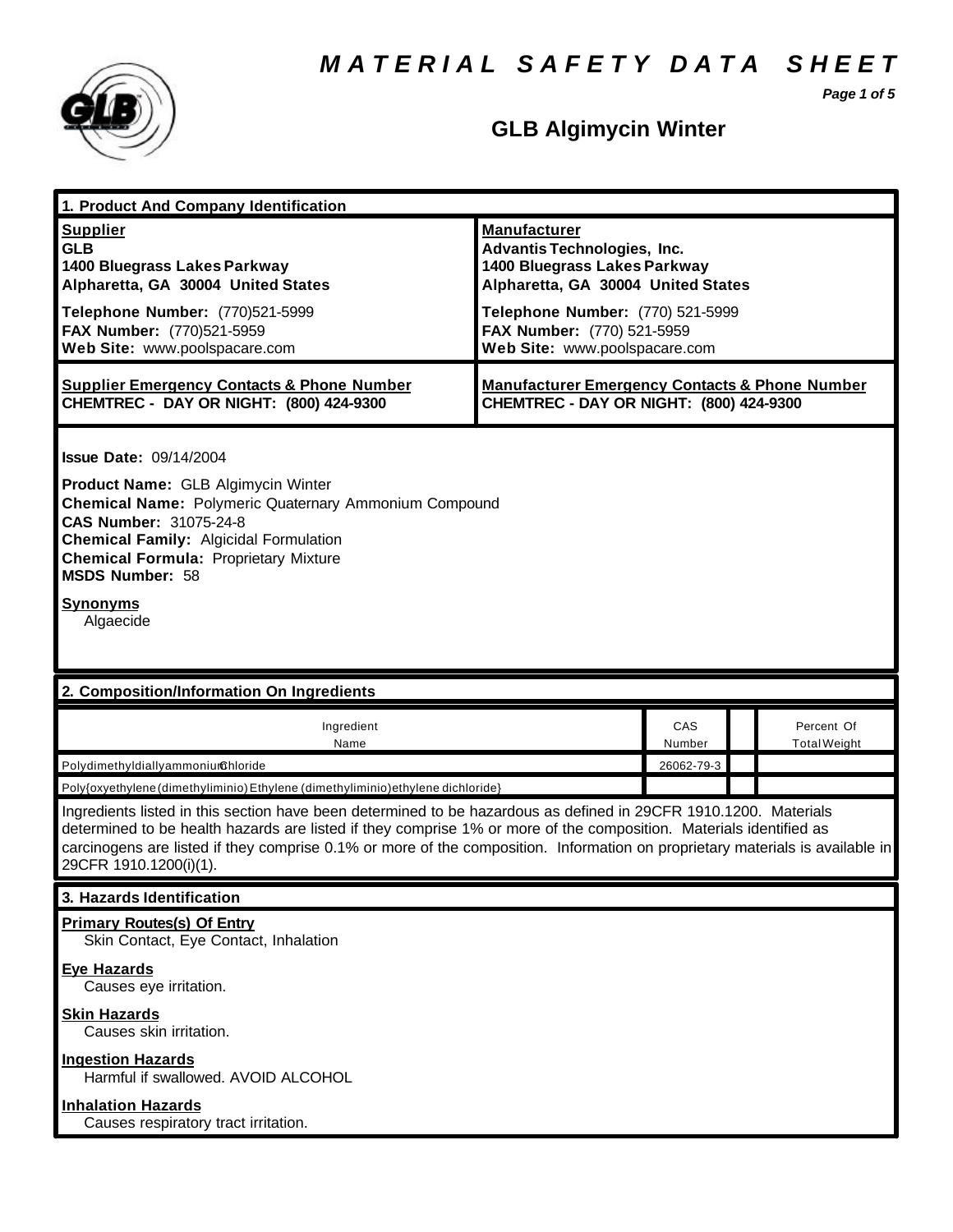# *M A T E R I A L S A F E T Y D A T A S H E E T Page 2 of 5*

# **GLB Algimycin Winter**

# **3. Hazards Identification - Continued**

#### **Signs And Symptoms**

Irritation of Eyes and Respiratory Passages

# **Conditions Aggravated By Exposure**

None Known

# **First Aid (Pictograms)**



# **4. First Aid Measures**

#### **Eye**

In case of contact, hold eyelids apart and immediately flush eyes with plenty of water for at least 15 minutes. Call a physician or a poison control center immediately.

#### **Skin**

Rinse the affected area with tepid water for at least 15 minutes.

#### **Ingestion**

Call a physician or a poison control center immediately. If victim is fully conscious, give one or two cups of water or milk to drink. If swallowed, do not induce vomiting unless directed to do so by medical personnel. AVOID ALCOHOL

#### **Inhalation**

If inhaled, remove to fresh air.If breathing is difficult, give oxygen.

Evaluate Principal Route of Entry, Seek appropriate medical attention. Never give anything by mouth to an unconscious person.

### **Fire Fighting (Pictograms)**



# **5. Fire Fighting Measures**

**Flash Point:** N/A °F

**Flammability Class:** NOT FLAMMABLE

### **Extinguishing Media**

Use the appropriate extinguishing media for the surrounding fire.

# **6. Accidental Release Measures**

Contain and/or absorb spill with inert material (e.g. sand, vermiculite). Avoid release to the environment. Do not flush to sewer.

# **Handling & Storage (Pictograms)**



# **7. Handling And Storage**

**Handling And Storage Precautions**

Keep out of reach of children.Wash thoroughly after handling.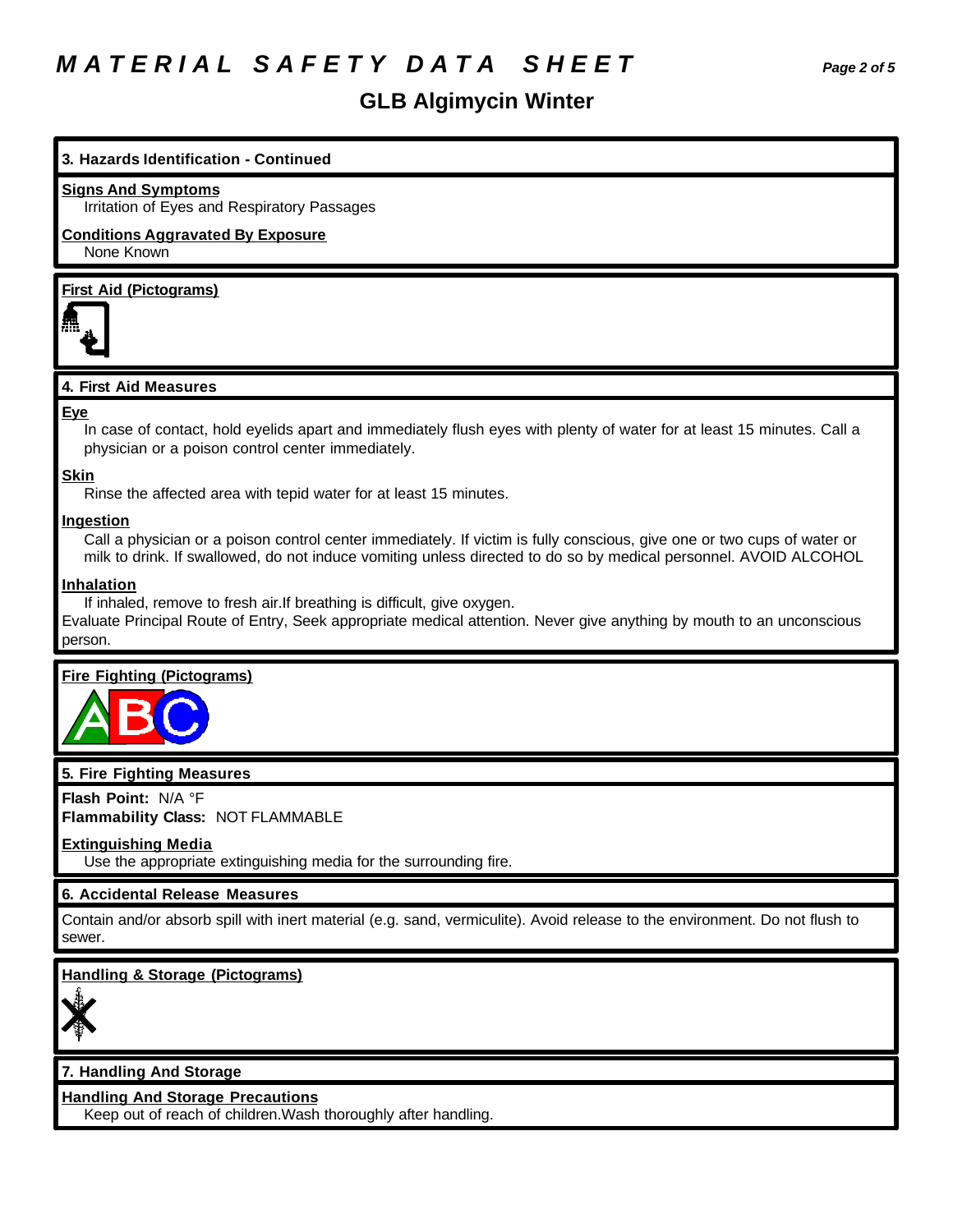# *M A T E R I A L S A F E T Y D A T A S H E E T Page 3 of 5*

# **GLB Algimycin Winter**

# **7. Handling And Storage - Continued**

#### **Handling Precautions**

Avoid contact with eyes.Wash hands before eating, drinking, or smoking.

# **Storage Precautions**

Store in a cool dry place. Keep out of reach of children. Do not contaminate water, food or feed by storage, disposal or cleaning equipment.

# **Work/Hygienic Practices**

 Use safe chemical handling procedures suitable for the hazards presended by this material. Do not contaminate Water Food or Feed by storage or cleaning of equipment.

# **Protective Clothing (Pictograms)**



### **8. Exposure Controls/Personal Protection**

### **Engineering Controls**

Local exhaust acceptable. Special exhaust not required

#### **Eye/Face Protection**

Safety glasses with side shields or goggles recommended.

#### **Skin Protection**

Chemical-resistant gloves.

#### **Respiratory Protection**

General room ventilation is normally adequate.

### **9. Physical And Chemical Properties**

#### **Appearance**

Tan colored liquid

#### **Odor**

Moderate

**Chemical Type:** Mixture **Physical State:** Liquid **Melting Point:** N/A °F **Boiling Point:** 212 °F **Specific Gravity:** 1.0-1.2 **Percent Volitales:** Not established **Vapor Pressure:** Not established **pH Factor:** 6-8 **Solubility:** soluble **Viscosity:** Not established **Evaporation Rate:** Not established

### **10. Stability And Reactivity**

**Stability:** Stable **Hazardous Polymerization:** Will not occur

**Conditions To Avoid (Stability)** Contact with other chemicals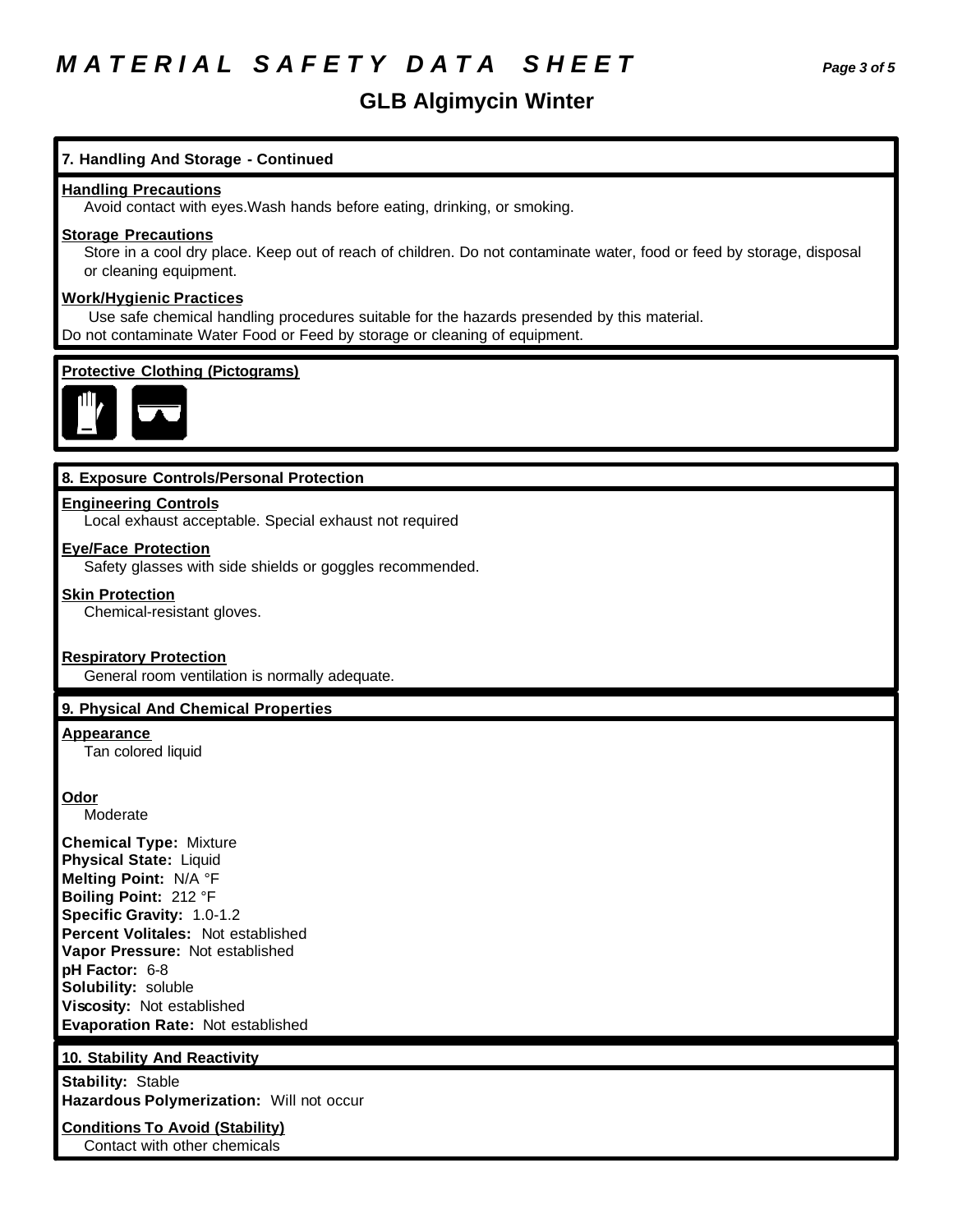# *M A T E R I A L S A F E T Y D A T A S H E E T Page 4 of 5*

# **GLB Algimycin Winter**

| 10. Stability And Reactivity - Continued                                                                                                                                                                                                                                                                                                                                                                                                                                                                                  |
|---------------------------------------------------------------------------------------------------------------------------------------------------------------------------------------------------------------------------------------------------------------------------------------------------------------------------------------------------------------------------------------------------------------------------------------------------------------------------------------------------------------------------|
| <b>Incompatible Materials</b>                                                                                                                                                                                                                                                                                                                                                                                                                                                                                             |
| Anionic Polymers                                                                                                                                                                                                                                                                                                                                                                                                                                                                                                          |
| <b>Hazardous Decomposition Products</b><br>Carbon Monoxide                                                                                                                                                                                                                                                                                                                                                                                                                                                                |
| 11. Toxicological Information                                                                                                                                                                                                                                                                                                                                                                                                                                                                                             |
| No Data Available                                                                                                                                                                                                                                                                                                                                                                                                                                                                                                         |
| <b>Ecological (Pictograms)</b><br>MARINE POLITICA                                                                                                                                                                                                                                                                                                                                                                                                                                                                         |
| 12. Ecological Information                                                                                                                                                                                                                                                                                                                                                                                                                                                                                                |
| <b>Acute Toxicity - Fish And Invertebrates</b><br>This product is Toxic to fish. Do not discharge into lakes streams or ponds.                                                                                                                                                                                                                                                                                                                                                                                            |
| 13. Disposal Considerations                                                                                                                                                                                                                                                                                                                                                                                                                                                                                               |
| Refer to applicable local, state and federal regulations as well as industry standards.                                                                                                                                                                                                                                                                                                                                                                                                                                   |
| 14. Transport Information                                                                                                                                                                                                                                                                                                                                                                                                                                                                                                 |
| <b>Proper Shipping Name</b><br>Environmentally Hazardous Substance, Liquid, n.o.s.,<br>(Poly[oxyethylene(dimethyliminio)ethylene(dimethyliminio)ethylene dichloride]), Marine Pollutant                                                                                                                                                                                                                                                                                                                                   |
| <b>Hazard Class</b><br>9, PGIII                                                                                                                                                                                                                                                                                                                                                                                                                                                                                           |
| <b>DOT Identification Number</b><br><b>UN3082</b>                                                                                                                                                                                                                                                                                                                                                                                                                                                                         |
| <b>Additional Shipping Paper Description</b><br>North American Emergency Response Guide No. 171<br>Not regulated by DOT for ground or air shipments [see exception for marine pollutants 49CFR171.4(c)].                                                                                                                                                                                                                                                                                                                  |
| 15. Regulatory Information                                                                                                                                                                                                                                                                                                                                                                                                                                                                                                |
| <b>State Regulations</b><br>California Proposition 65: This product had been reviewed for Prop 65 components and the following applies:<br>Warning: This product may contain substance(s) which are known to the State of California to cause cancer or<br>reproductive harm. (Contents may contain trace levels of (<10 ppm) of Dichloroetheyl ether, 1,4-Dioxane and (<20<br>ppb) N-nitrosodimethylamine). (Trace contaminants from Poly{oxyethylene (dimethyliminio) Ethylene<br>(dimethyliminio) ethylene dichloride} |
| <b>Canadian Regulatory Information</b><br>Class D, Div 2b- Poisonous or Infectious Material: other toxic effects                                                                                                                                                                                                                                                                                                                                                                                                          |
| <b>WHMIS - Canada (Pictograms)</b>                                                                                                                                                                                                                                                                                                                                                                                                                                                                                        |